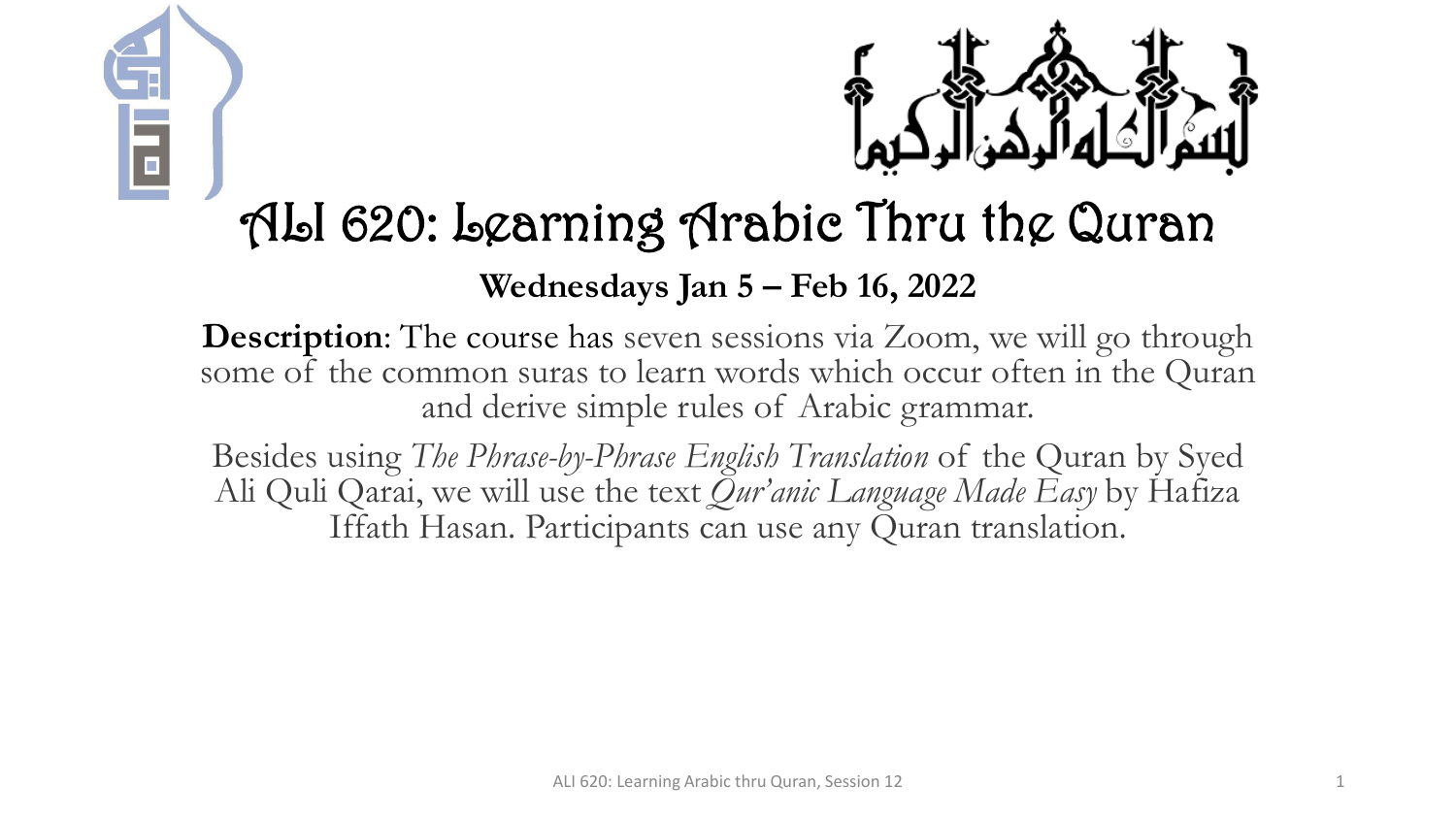### **Du'ā before reciting the Quran**

بِسِمِ اللهِ الرَّحْمِنِ الرَّحِيْمِ \* اَللهُمَّ صَلِّ<br>مَّذَبَهُ وَصَلَّى الرَّحِيْمِ \* اَللهُمَّ صَل م<br>م ه<br>يه ب<br>ه **€** للهُمَّ صَلِّ عَلَى مُحَمَّدٍ وَّآلِ مُحَمَّدٍ<br>مدين من الله  $\frac{1}{2}$ ا  $\overline{a}$  $\overline{a}$ لم<br>ح ى<br>. َ َك مد ه ت ع **ک** رت<br>.。 شر َ َ ن<br>فر س<br>رقب<br>رقب مَّة إِلَيْ<br>مَ إِلَيْ  $\overline{\mathcal{L}}$ ا ہے<br>، اَللَّهُمَّ إِنِّي نَشَرْتُ عَهْدَكَ، وَكِتَابَكَ ،فَاجْعَلَّ نَظَرِي فِيْهِ عِبَادَةً، وَقِرَآئَتِي فِيْهِ<br>حَمَّا رَبِّي مَشَرْتُ عَهْدَكَ، وَكِتَابَكَ ،فَاجْعَلَّ نَظَرِي فِيْهِ عِبَادَةً، وَقِرَآئَتِي فِيْهِ ا<br>۔  $\frac{1}{2}$ بز و<br>را ا<br>ما  $\ddot{\cdot}$ بر ِ  $\frac{1}{2}$ ه<br>به <u>،</u> بر<br>فر م ر<br>بر<br>بر <u>ة</u>  $\ddot{\circ}$ ر<br>ا <u>ة</u> َ ِ مد<br>م ه<br>بد <u>،</u> م<br>گ ر<br>گ  $\int$  $\overline{\phantom{a}}$ فِكْرًا، وَفِكْرِيْ فِيْهِ اِعْتِبَارًا، وَلاَ تَجْعَلْ قِرَآئَتِي قِرَآئَةً لاَ تَدُبُّرَ فِيْهَا، بَلِ اَجْعَلْنِي<br>مَكْرًا، وَفِكْرِيْ فِيْهِ إِعْتِبَارًا، وَلاَ تَجْعَلْ قِرَآئَتِي قِرَآئَةً لاَ تَدُبُّرَ فِيْهَا، بَلِ  $\frac{1}{2}$  $\ddot{\cdot}$ ۰.<br>ه ہ<br>ر ر<br>ا  $\ddot{\cdot}$ بر  $\ddot{.}$ :<br>\*<br>/ ى<br>م  $\frac{1}{2}$ ا ِ  $\frac{1}{2}$ ه<br>به ِ<br>ِهِ و<br>ِ ر<br>ا **ٔ فا** م ر<br>ر ِ<br>په م<br>گ ë<br>. م<br>گ ر<br>گ ت<br>ا **م**<br>. ب<br>.  $\epsilon$  $\ddot{.}$ ِ ر<br>tı ِ آيَاتِهِ وَأَحْكَامِهِ  $\mathbf{A}$ ا<br>م  $\frac{1}{2}$ ا ہ<br>ر ِ ِ<br>ٽ قة<br>م  $\ddot{\ddot{\bm{x}}}$ ر<br>ح اَتَدَبَّرُ آيَاتِهِ وَاَحْكَامِهِ، اِنَّكَ اَنْتَ ا<br>مستقط الله عليها الله عليها الله ل<br>ا تى<br>. بر<br>ن  $\ddot{\phantom{0}}$  $\ddot{\phantom{a}}$ .<br>ر ق.<br>ف  $\int$ بر<br>ز  $\overline{\mathcal{L}}$ ا م<br>. وفُ الرَّحِيْمُ  $\ddot{ }$ ه<br>ي لتَوُّرُّ<br>لروًّا

In the name of Allah, the Beneficent the Merciful. O Allah, bless Muhammad and the family of Muhammad. O Allah I have opened Your Pledge and Your Book. So, make my looking at it worship, and my reciting it thoughtful, and my thinking on it, a means of deriving lessons; and do not make my recitation without reflection. Rather make me ponder over its verses and its rules. Surely You are the Kind, the Merciful.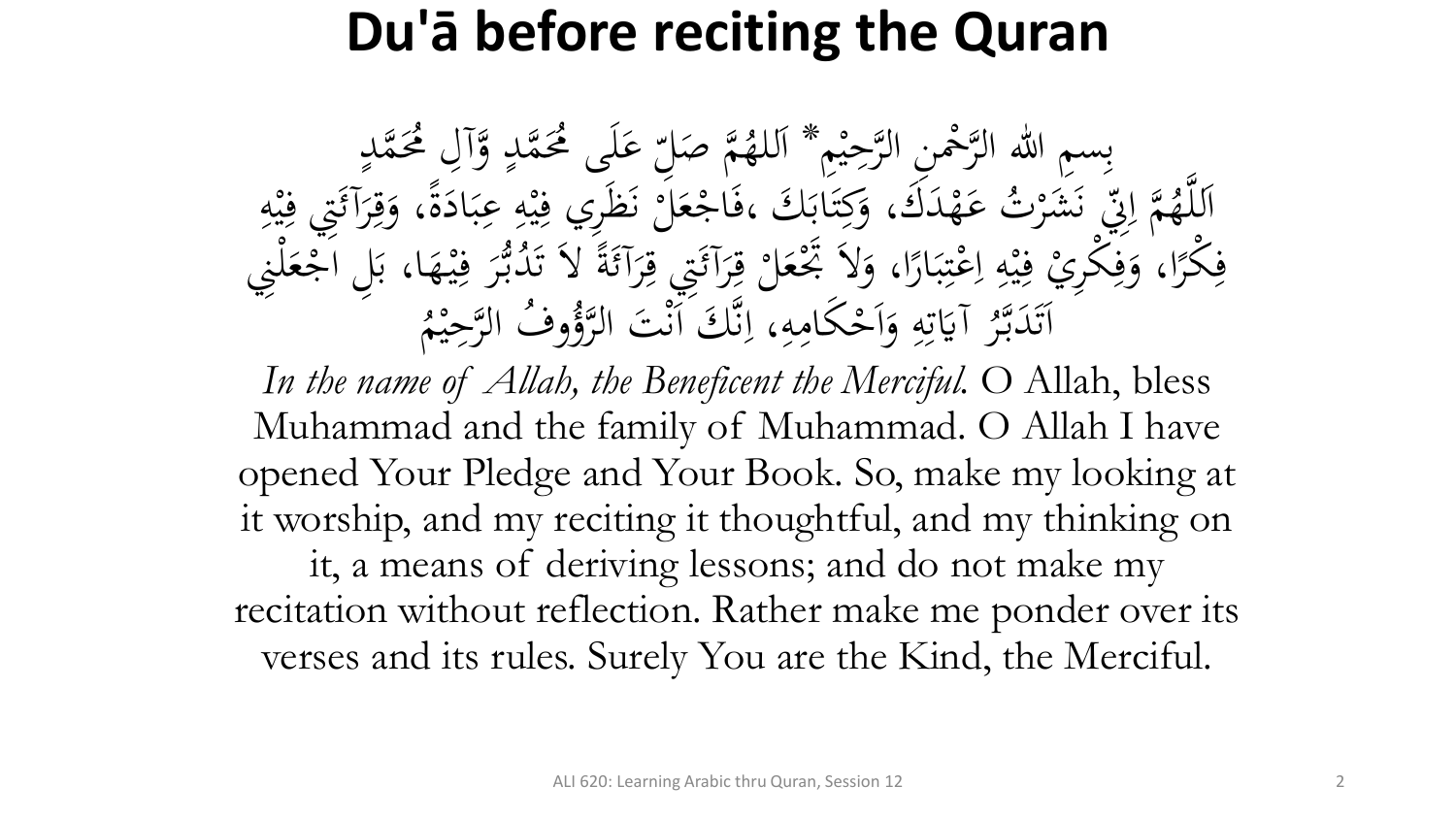# Definitions of grammatical words

A **noun** is a name of any living being, object or idea.

A **pronoun** is a word used instead of a noun.

An **adjective** is a word which describes a noun.

An **adverb** adds information about a verb, an adjective or another adverb. In the sentence *speak*  slowly, 'slowly' is an adverb informing us how to speak, thus telling us more about verb.

**Harakāt** (singular **harakah**) are the vowel signs (damma, fatha and kasra) that are placed on letters of nouns, verbs and particles. Adding a harakah on the last letter based on grammatical rules is known as putting an **i'rab** (اب مر ع .(ا ر<br>.  $\overline{\mathcal{L}}$ 

Nouns and adjectives having the i'rab of damma are said to be in the **nominative** case. Nouns and adjectives having the i'rab of fatha are said to be in the **accusative** case. Nouns and adjectives having the i'rab of kasra are said to be in the **genitive** case.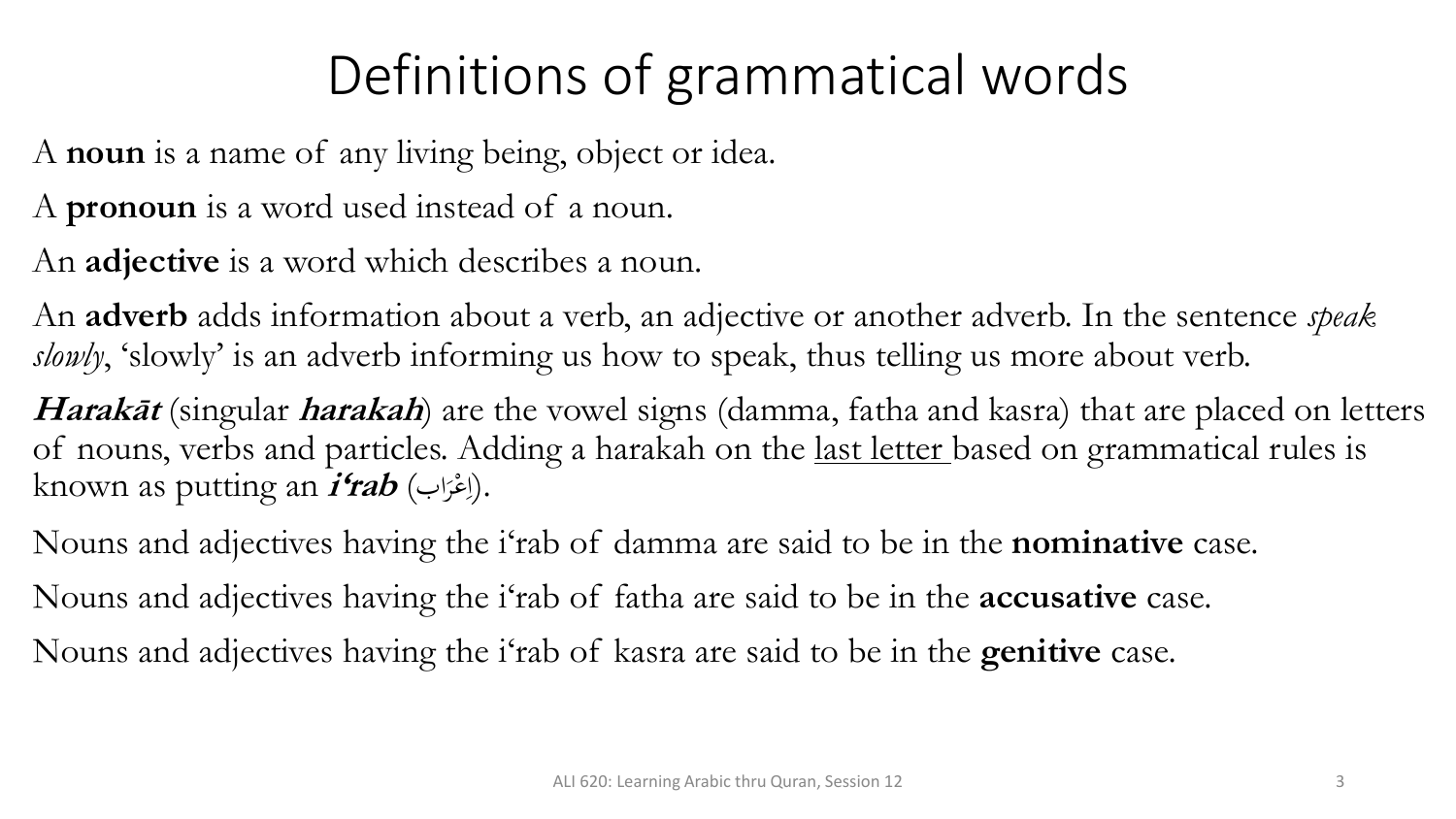### A quick revision of Lesson 10

| The<br>messenger       | أَلْرَسُوْلُ                   | $=$ | رَسُوْلُ    | $+$ | $\int_0^{\infty}$ |
|------------------------|--------------------------------|-----|-------------|-----|-------------------|
| Your<br>messenger      | رَسُوْلُكُمْ                   | $=$ | گم          | $+$ | رَسُوْلُ          |
| My servants            | عِبَادِيْ                      | $=$ | ۑٛ          | $+$ | عِبَادٌ           |
| Their hearts           | فُلُوْبُھُمْ                   | $=$ | ۿم          | $+$ | ڨؙڵؙۉٮۨ۫          |
| Messenger<br>of Allah  | ر <mark>یوه (</mark> ن         | $=$ | ألله        | $+$ | رَسُوْلٌ          |
| Punishment<br>of grave | <mark>عَذَابُ الْقَبْرِ</mark> | $=$ | ألقَبْرُ    | $+$ | عَذَابٌ           |
| Verse of the<br>throne | أيَتُ الْكُرْسِيِّ             | $=$ | لْكَرْسِيُّ | $+$ | آيَتٌ             |

Note the effects: 1)nakirah noun loses its tanwin when prefixed by article 'al', 2) nakirah loses the tanwīn when suffixed by pronouns, 3) nakirah loses its tanwīn when joined to a ma'rifah noun, and 5) the ma'rifah noun changes to genitive case (i.e., its i'rab has kasra) from nominative case. <sup>4</sup>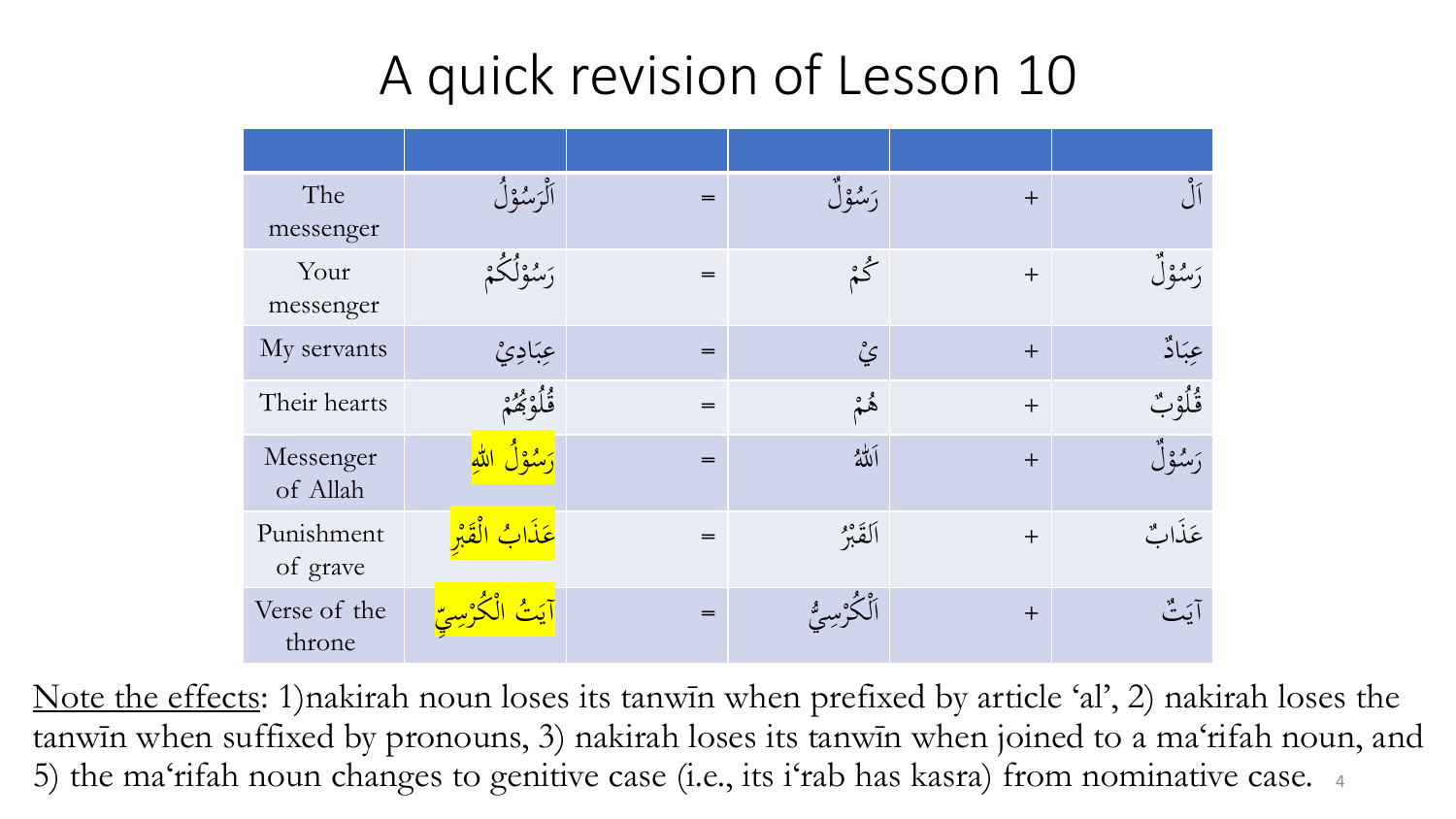#### Homework on Lesson 10

Translate the phrases in **bold** from the following verses taken from an earlier sura in the Quran. Note the phrases have been composed by connecting a nakirah noun to ma'rifah noun.

وا ُ َر َكف َ ين ِ ذ َّ ن ال َّ ِ إ **َّللآ آت ا ه ا** د **آِبَي** ي ِ ب َشد َذا َ ع م م ُ ََل \* ۗ َ َل ع َ ي أَنز ِ ذ َّ ال َ و ُ ن ه َّ ُ ت ه ا َ َكم م ُم ُّ ت َ آَي ُ ه م ْ ِ َب م ا َ ت مكِ م َك ال **م ا ُُّ آب** لَي **أ ا ا ت آ ْك** \* َك **ل** َّ ن ِ ا إ َ ْ َّ ب َ ر **ها آس الن ُ ع آ ام ا ج** ِ يه ِ ف َ ب م ي َ ال ر َّ ٍ م م و َ ي ِ ل \* ۗ َ ع َ ِن م غ ُ وا لَن ت ُ َر َكف َ ين ِ ذ َّ ن ال َّ ِ إ ا ئ م َشي ا ََّّللِ َ ن ِ م م ُ ه ُ َالد م َال أَو َ و م م ُ َُل ا َ و م أَم م م ُ ه م ْ ۗ َ و م م ُ َك ه ِ ئ َٰ **هاآر** ولَ **الن** ُ أ **ُ ود ُ ق ا** د َ م **و** \* ق ا َ ت َ ق َ ت م ال ْيِ َم ت َ ئ ِ ِِف ف ة َ آي م َن لَ ُكم َكا ۗ ِِف ُ ل ِ ات َ ُق ت ة َ ئ ِ ف **َّللآ ي آل ا ه آ ب ا س** ة َ ر ِ َٰى َكاف َ ر م خ ُ أ َ َّا ِس و \* لْ ِ ل َ ِن ي ُ **آت** ز **ا ا او شه ب ال ه ُّ ُ ح** َ ن م ِري ِ اطِ َ ْ َ ق م ال َ َْي و ِ ْ َ ب م ال َ و ِ اء َ س ِ الْ َ ل م ا َ و امِ َ ع م مْلَن ا َ و ِ ة َ وم َّ َ ُس م م ِل ال م ي ْلَ م ا َ و ِ ضة َّ ِ ف م ال َ ِب و َ ذه َّ ال َ ن ِ ةِ م َ ْطَر َ ق ُ م م ِث ال م ر ۗ َك ِ ل َٰ َذ **ا ا ي ْ دن ال ُّ آ اة ا ي ا ْل ْ ا ُ اع ا ت ا م** ۗ ُ ه َ ْد عِ ُ ا ََّّلل َ و **آ آب ا م ْ ال ُ ن ْ س ُ ح** \* م ر ُ مكف َ ن ي َ م َ و َ ن ا ََّّلل َّ ِ إ َ ف ِت ا ََّّللِ ِِبَي **آب** َ **ا ا ْلآس ْ ا ُ آريع** َك **ا** دن ُ َّ **س** \* ن ل ِ ب ِِل م َ م ه بِ َ اَل ر َ ق ة َ ب ِ طَي َّة ي ِ ر ُ ذ َك َّ ن ِ ۗ إ **آ اء ا دع ال ُّ ُ يع اَسآ** .

Meaning of some of the words included in the above phrases: أَمُّ = gatherer; وَقُوْدٌ ;e fuel = سَبِيْلٌ = path, way; أَمُّ = lusts, desires; وَقُوْدٌ ;e gatherer = أَمُّ  $\mathbf{A}$ م<br>ن م ہ<br>پ ر<br>م ي  $\ddot{\cdot}$ ب  $\overline{\phantom{0}}$ ا ہ<br>س َ  $\ddot{\lambda}$ ت م<br>ا ب .provision ُ آ لمم ;destination = ا ِريع س = quick, swift; ع .listener <sup>=</sup>ََسِ  $\ddot{\phantom{0}}$  $\frac{1}{2}$  $\overline{\phantom{0}}$  $\ddot{\cdot}$ ي

Bonus question: Identify phrases constructed by joining a nakirah noun to a ma 'arifah noun in Surat al-Bayyinah (No. 98) of the Quran.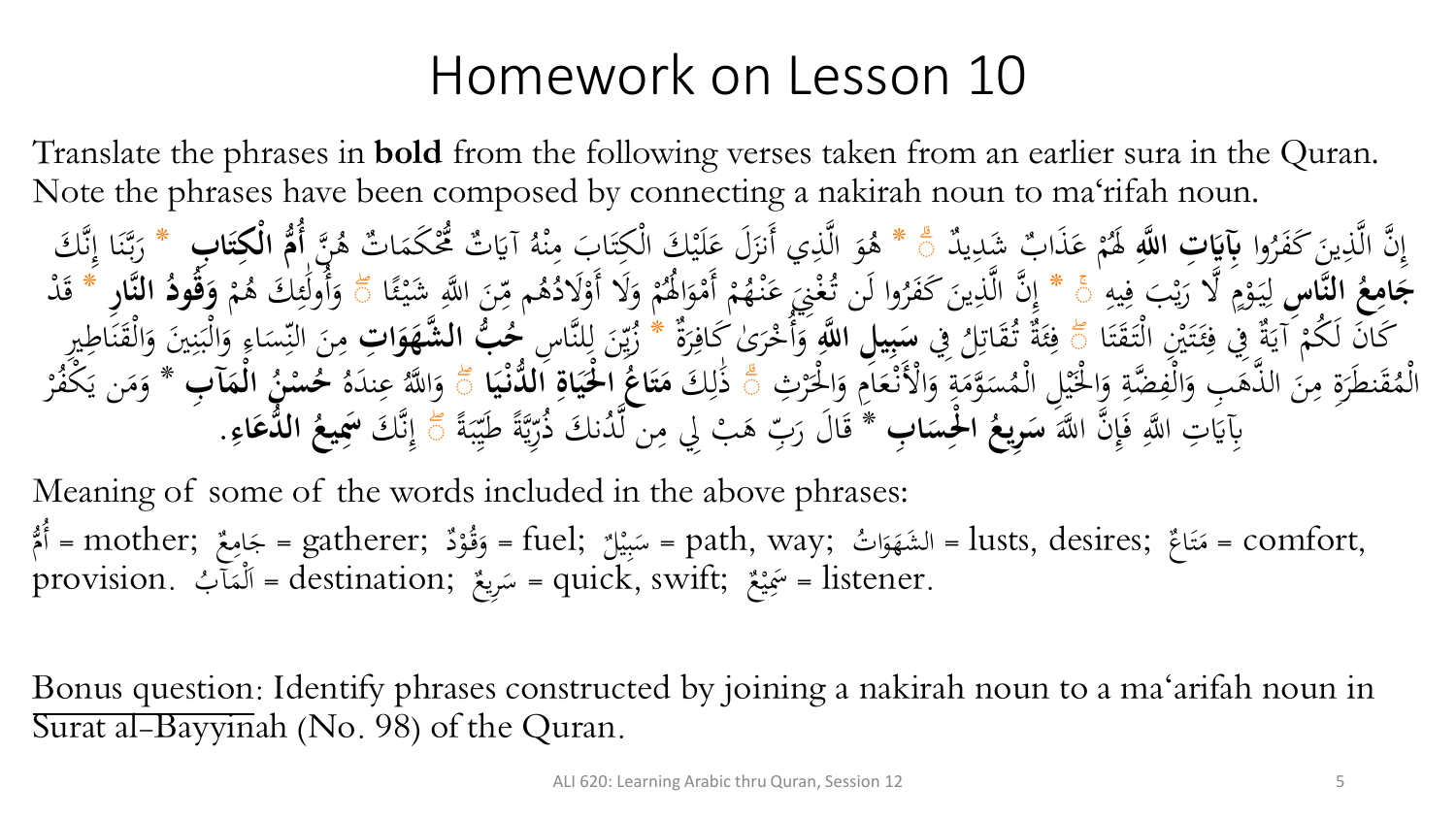# Meanings of phrases formed from nakirah & ma'rifah

The following verses are from Surat Aali Imran (chapter 3 of the Quran):

نَّ الَّذِينَ كَفَرُوا **بِآيَاتِ اللَّهِ لَهُ**مْ عَذَابٌ شَدِيدٌ رُوا **بايات اللهِ هُمْ عَدَابُ شَدِيدُ ۞ 4 هُوَ الدِي أَنْزَلُ عَلَيْكَ الْجِتَابُ مِنَهُ أَيَاتٌ محكمَاتٌ هُنَّ أَمَّ أَلْفُ الْجَمَعَ الْجَمَعَاتِ مِنْ الْمَوْتَ الْجَمَعَاتِ هُوَ الْجَمَعَاتِ مِنْ أَمْرَ الْجَمَعَاتِ م**  $\ddot{\phantom{0}}$  $\int$ إ **ا** <u>ي</u><br>: ء<br>َ م ةً 4 هُوَ الَّذِي أَنزَلَ عَلَيْكَ الْكِتَابَ مِنْهُ آيَاتٌ مُحْكَمَاتٌ هُنَّ أُمُّ الْكِتَابِ 7 رَبَّنَا إِنَّكَ **جَامِعُ النَّاسِ** لِيَوْمِ لَّا<br>عَصْلُهُمْ بِذَهِ أَوْزَهُ مُسِّسِيطٌ وَعَلَى عُلَّمَ أَبِينَ مِنْ عُلَيْه  $\ddot{\phantom{0}}$  $\frac{1}{2}$  $\mathbf{A}$ نذ<br>⇒ ت **ء** ز<br>، َ ب<br>ذ  $\int$  $\frac{1}{2}$  $\tilde{\cdot}$ ر<br>ً **آ ا**  $\ddot{\phantom{0}}$ مر<br>م  $\ddot{\ddot{\cdot}}$ ِ<br>ل ل  $\frac{4}{3}$ رَّيْبَ فِيهِ ۚ ۚ فَلَّ الَّذِينَ كَفَرُوا لَن تُغْنِيَ عَنْهُمْ أَمْوَالُهُمْ وَلَا أَوْلَادُهُمْ مِّنَ اللَّهِ شَيْئًا<br>نِ سَيَرِ اللَّهُ الصَّافِينَ حَفَرُوا لَن تُغْنِيَ عَنْهُمْ أَمْوَالُهُمْ وَلَا أَوْلَادُهُمْ مِّنَ ِ **اب**ر<br>ا ي ر<br>. i<br>S .<br>-<br>-ِس<br>م رُوا لَن تَغْنِيَ عَنْهُمْ أَمْوَاهُمْ وَلاَ أَوْلاَدُهُم مِّنَ اللَّهِ شَيْئًا ۞ وَأُولَئِكَ هُمْ **وَقُودَ**<br>2 4 <sup>بُس</sup>ِ بَاسٌ مُسْتَمَّا الْمُتَّوَى اللَّهُ إِلَيْهِ الْمُسْتَمَالِ الْمُسَافِقَ مَنْ ه<br>ر و<br>پر ا ا َ مر<br>م م<br>و **ء** ل<br>أما .<br>م  $\frac{1}{1}$  $\int$ عر<br>م ∕م<br>م .<br>چ ً وَأُولَٰئِكَ هُمْ **وَقُودُ النَّارِ 10 قَدْ كَانَ لَكُمْ آيَةٌ فِي فِئَتَيْنِ الْتَقَتَا<br>مستقدم المتوج** م ِ<br>جگہ ئم َٰ أ و<br>، **ہ**<br>> ت ة<br>م  $\ddot{\tilde{}}$ ت عر<br>م ِ يد<br>ا م  $\frac{1}{2}$ صلے<br>ا ٍ<br>ب فِئَةٌ تُقَاتِلُ ِ<br>ِن ة<br>م عر<br>م بر .<br>ف قِّ مُعَبِيلُ اللَّهِ وَأُخْرَىٰ كَافِرَةٌ 13 زُيِّنَ لِلنَّاسِ لِحُبُّ الشُّهَوَاتِ مِنَ النِّسَاءِ وَالْبَنِينَ وَ ْالْقَنَاطِيرِ الْمُقَنطَّرَةِ مِنَ النِّسْمَاءِ وَالْجَنَارِ الْمُقَنطَّرَةِ مِنَ النِّسَاءِ وَالْجَنَا **آ ا** دا<br>ر ِ ر<br>.<br>. .<br>. أ و<br>بر ۔<br>ل ل  $\ddot{\phantom{0}}$ بد<br>پيد **ا ا** ِ  $\ddot{\phantom{0}}$ ِ<br>بد  $\ddot{\phantom{0}}$  $\frac{1}{2}$  $\tilde{\cdot}$ ة<br>م ..<br>م َ ِ  $\frac{1}{2}$  $\ddot{\cdot}$ َ  $\ddot{\phantom{0}}$ م<br>م ه<br>ي و<br>پ **تة** ِ<br>ِفر َ ه<br>ا  $\ddot{\phantom{0}}$  $\mathbf{A}$ وا<br>قار ة<br>ة م<br>ا م امِ مع امْلَن و ة وم َّ **ء** َ ِ<br>ق  $\mathcal{A}$ بِّ سِبَّتِ فَيْ أَرَكَ مَتَاعُ الْحُيَاةِ اللُّهُنْيَا<br>وَالْحَرْثِ فَي ذَٰلِكَ مَتَاعُ الْحُيَاةِ اللُّهُنْيَا ر<br>پر م<br>: َ ِ ل ا<br>•<br>• **ابر**<br>با **آ ابر**<br>با **ب**<br>. **ا ا** )<br>ص ً وَاللَّهُ عِندَهُ  $\overline{\phantom{a}}$ وَاللَّهُ عِندَهُ **حُسْنُ الْمَآبِ** 14 وَمَن يَكْفُرْ بِآيَاتِ اللَّهِ فَإِنَّ اللَّهَ **سَوِيعُ الْحِسَابِ 1**9 قَالَ رَبِّ هَبْ لِي مِن لَّذُنكَ ذُرِّيَّةً َ **ا** ِ<br>پِر <u>ف</u><br>: يا<br>. م يا<br>.  $\mathcal{L}$ َ ä يكا والج ن  $\mathbf{A}$ ة<br>م ä ر - رقيعه الدُّعَاءِ \$3<br>طَيِّبَةً قُّ إِنَّكَ **سَجِيعُ الدُّعَاءِ \$3**  $\ddot{\cdot}$ بر س<br>پر بر<br>ز  $\int$ **آ ا**

| translation                           | text                                                    | translation                            | text               |
|---------------------------------------|---------------------------------------------------------|----------------------------------------|--------------------|
| The love of<br>pleasure/joy           | حُبُّ الشَّهَوَاتِ                                      | The gatherer of<br>people              | جَامِعُ النَّاسِ   |
| Provision of the<br>life of the world | The mother of مَتَاعُ الْحُيَاةِ اللُّنْيَا<br>the Book |                                        | أُمُّ الْكِتَاب    |
| Goodness of the<br>destination        |                                                         | Fuel of the fire   حُسْنُ الْمَآب      | وَقُودُ النَّار    |
| Quick/swift in<br>accounting          |                                                         | The path of Allah   سَرِيعُ الْحِسَابِ | سَبِيلِ اللَّهِ    |
| The signs of Allah                    | آيَات الله                                              | Listener of the<br>supplication        | سَمِيعُ الدُّعَاءِ |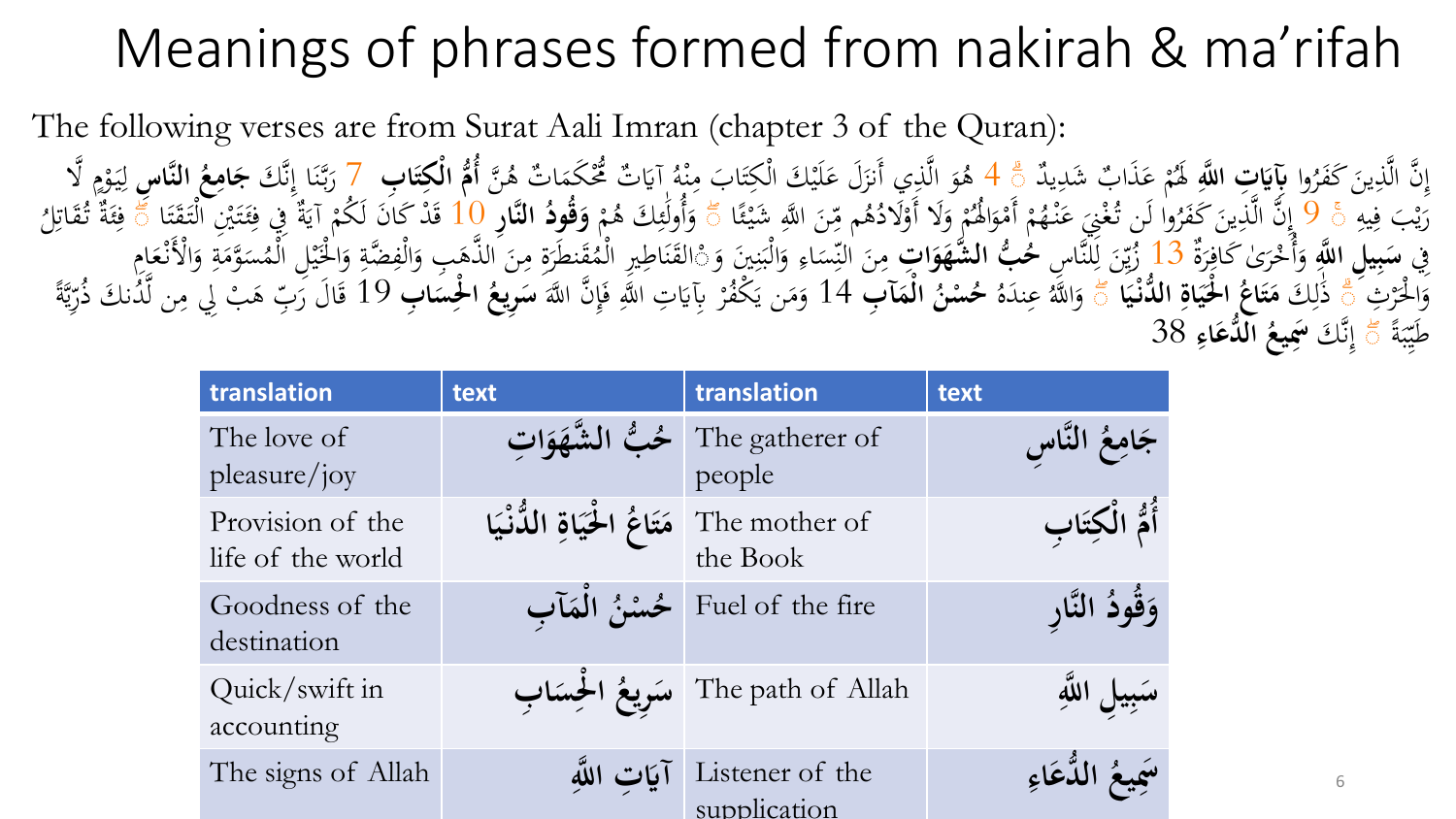### Surat al-Bayyinah: Nakirah and ma'rifah phrases

بِسْمِ اللَّهِ الرَّحْمٰنِ الرَّحِيمِ \* لَمْ يَكُنِ الَّذِينَ كَفَرُوا ا<br>أح ن<br>ز ل<sub>ٰ</sub> الرَّ-ُم<br>م ِّحْمَٰ ِسْكِمْ<br>ر الر ِمِ اللَّهِ م ل<br>أر لَّا يَكُنِ الَّذِينَ كَفَرُوا مِنْ <mark>أَهْلِ الْكِتَابِ</mark><br>دُوْرَ الْبَدِينَ كَفَرُوا مِنْ أَهْلِ الْكِتَابِ .<br>.<br>. .  $\ddot{\phantom{0}}$ ِّبِ يد<br>د بر<br>په م<br>أ مان<br>ا  $\mathbf{A}$ ا ند<br>بو بر بد<br>م مكِ م<br>ا أَهْلِ الْكِتَابِ وَالْمُشْرِكِينَ مُنفَكِينَ .<br>><br>> .<br>ه **م** شَر*كِينَ* مُ .<br>.<br>. نہ<br>مہ ھ<br>ر وَالْمُشْرِكِينَ مُنفَكِّينَ حَتَّىٰ تَأْ<br>سَعْفُرُدَ مُنفَكِّينَ حَتَّىٰ يَّ م ه<br>.<br>. م<br>أعرا و<br>م **€** و<br>ک<del>ې</del>  $\ddot{\ddot{\cdot}}$ بر<br>بد ِ<br>ن قة ما<br>مر م<br>أ ن<br>. ِ<br>:  $\ddot{c}$ ة  $\frac{1}{2}$  $\tilde{\cdot}$ ِسَ<br>پر  $\frac{1}{2}$ سا<br>ج  $\ddot{\cdot}$ بَيِّنَةٌ ﴿ إِلَهَمِ )<br>ا ال  $\ddot{\circ}$ مُّطَهَّرَةُ<br>مُطَهَّرَة ر'<br>ر لنَ<br>ُمُ غًا .<br>、 ्<br>— ح  $\frac{1}{2}$ و ص لە -<br>نَ اَللَّهِ يَتْلُ بر<br>م يا<br>و  $\ddot{\phantom{0}}$ ِس<br>م  $\frac{1}{\lambda}$ ل م  $\overline{\phantom{0}}$ و  $\frac{1}{2}$ و<br>بيد  $\overline{\phantom{a}}$ سريع<br>بِلْمَكَّةُ<br>مع رَسُولُ مِّنَ اللَّهِ يَتْلُو صُحْفًا مُّطَهَّرَةً ﴿٢﴾ فِيهَا كُتُبٌ قَيِّمَةٌ  $\blacklozenge$  $\frac{1}{2}$ يد<br>ج ة<br>ر ب ق مُحَمَّثٌ \*<br>وفر ہے<br>،  $\frac{1}{2}$ فِيهَا كُتُبٌ قَيِّمَةٌ ﴿٣﴾ وَمَا تَفَرَّقَ الَّذِي ذِ بہ<br>ل رَّق الْ<br>ر سَ<br>ر .<br>فر َ<br>تَف ا ت م<br>ارا م و<br>ِ وَمَا تَفَرَّقَ الْذِينَ أُوثُوا ٽو<br>آ وت أُ .<br>. ن  $\frac{z}{z}$ بر<br>أ  $\frac{1}{2}$  $\frac{1}{2}$ س<br>ِ∧  $\frac{1}{2}$ سا<br><mark>بر</mark>  $\ddot{\cdot}$ بر <u>ل</u><br>ا ال <u>ا</u> بو<br>م ينو<br>تُصُ **مخط**<br>مخا  $\frac{1}{2}$ اء م<br>، ا ج  $\mathcal{A}$ م د<br>محلِ ه<br>ع ب<br>. ن ب  $\mathbf{A}$ ال م م<br>| لا<br>ع ب إ  $\overline{\phantom{a}}$ ا  $\frac{1}{2}$ بز لْكِتَابَ إِلَّا مِن بَعْدِ مَا جَاءَهُمُ الْبَيِّنَةُ ﴿ ﴾ ال نما ام وا اللَّهَ مُخْلِصِينَ لَهُ الدِّينَ حُنَفَاءَ وَيُقِيمُوا َ ا<br>ا و<br>لم  $\ddot{\cdot}$ و<br>بر م ه<br>ع  $\ddot{\ddot{\cdot}}$  $\frac{1}{2}$ ِ<br>ل ال ل ية<br>إلا وا إ ر<br>ا ا أمِرُّ ِ لا ِم<br>پَذ م و ہ<br>، َ و ء<br>پ اء .<br>ه َف  $\ddot{\cdot}$ **ء** ح .<br>> ين س<br>بار  $\frac{1}{2}$ ال ہے<br>، و<br>لم ل<br><mark>ا</mark>  $\dot{\phantom{1}}$  $\blacklozenge$ و<br>يم  $\ddot{z}$ ق یا<br>. و<br>بي  $\ddot{\textbf{c}}$ تِّكَاةُ<br>نُگاةُ ستة<br>زد وا الَّ ٽو<br>آ بر<br>ت م<br>م ه<br>قرا يا<br>. و<br>به و<br>ر و  $\ddot{\circ}$ ََلة ته<br>حب الصَّ ة<br>أَ وَذَٰلِكَ ૼ ِ<br>ل ل ا<br>•<br>• :<br>-<br>. ذ َ و  $\frac{1}{4}$ ة  $\frac{1}{\sqrt{2}}$ سے<br><mark>بیمہ</mark> في القيمة ﴿ وَ﴾ إِلَّا اللَّهِ بِنَ كَفَرَ<br>إِنَّ هُوَ إِلَيْهِ إِلَيْهِ إِنَّهُ إِنَّهُ لَهُ لَهُ مِنْ الْمَرْضَى الْمَرْضَى الْمَرْضَى الْمَرْضَى الْمَر س<br>مر <u>َمُ</u> نة<br>ها **ل**<br>ا ال وم<br><mark>ين</mark> ।<br>।<br>प د ﴿٥﴾ ن<br>ا<br>ا ہ<br>ن  $\mathbf{A}$ نَّ الَّذِينَ كَفَرُوا مِ<br>سَيِّ اللَّذِينَ كَفَرُوا مِ .<br>ه .<br>><br>> بن<br>ب  $\int$ إ  $\frac{1}{2}$ بر<br>ند مكِ ِل ال م<br>ا ه أَهْلِ الْكِتَابِ <mark>َابِ وَ</mark>الْمُشْرِكِينَ فِي نَارِ ن<br>ا ْي ِِف َن .<br>پ شِركِ .<br>م  $\blacktriangle$ و<br>م م ال ہ<br>ِ و  $\mathfrak{g}$ م ِن<br>مُ پة<br>په ه  $\ddot{\phantom{0}}$ ج ا َ يه  $\frac{1}{2}$ ف  $\ddot{\phantom{0}}$ ين دِ ِ<br>ل ال  $\dot{\phantom{0}}$ خ ૼ م م **ه** َك ه ِ<br>م ئم َٰ ڵ<br>ؚ ول أُ  $\ddot{a}$ قَدِيرَ مِنْ أَنَّهُ بِيَّ أَقَدَّوا وَعَمِلُوا الصَّالِحَاتِ لكا<br>بالما ِ<br>ِلِي الم<br>ا ل<br>ا ن<br>ک پزه<mark><br>منسر</mark> ا .<br>.<br>. حق<br>صالح وا الصَّ  $\perp$ ل **ک** َ و<br>م  $\mathcal{L}$  $\ddot{\phantom{0}}$  $\int$ إ م م **ه** َك ه ِ<br>جگہ ئم َٰ ڵ<br>ؚ ول أُولَٰٓئِكَ هُمْ <mark>خَيْرُ الْبَرِيَّ</mark> ىكا<br>بە ِ<br>ِرِ الم<br>ا بر ز<br>ببور ل<br>ا ال ِ ا ا<br>ا ە<u>و</u><br>بېر **َ** ا خ ِ<br>الم ة ﴿٧﴾

Phrases constructed by joining a nakirah noun to a ma'rifah noun has been highlighted in the above surah. Here are their meanings:

| meaning                 | phrase | meaning                                                   | phrase            |
|-------------------------|--------|-----------------------------------------------------------|-------------------|
| The upright<br>religion |        | People of the book   دِينُ الْقَيِّمَةِ                   | أَهْلُ الْكِتَابِ |
| The best of             |        | The worst of the خَيْرُ الْبَرِيَّةِ                      | شَرٌ الْبَرِيَّةِ |
| people                  |        | people<br>ALI 620: Learning Arabic thru Quran, Session 12 |                   |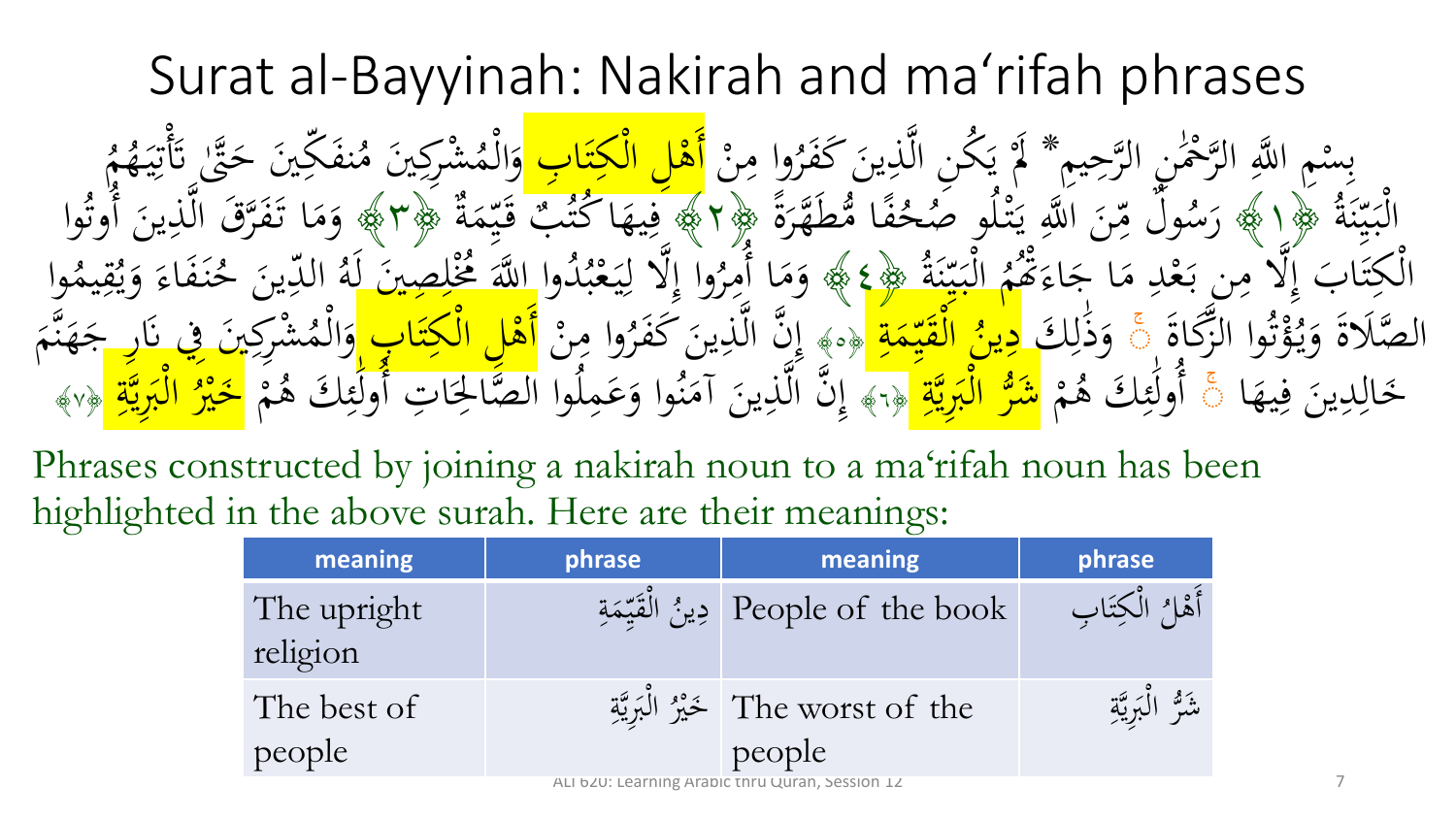# Nakirah & Ma'rifa nouns in Rajab & Sha'ban Hadiths

ولُ اللَّهِ م<br>ِ قَالَ رَسُولُ اللَّهِ (صَلَّ اللَّهُ عَلَيْهِ وآلِهِ وَسَلَّم ر<br>. ة<br>م .<br>.<br>. َ ِ ا ِ  $\ddot{\cdot}$ **ک** صَلَّ اللهُ عَلَيْهِ وآلِهِ وَسَلَّم): أَلَا وَإِنَّ رَجَبَ <mark>شَهْرُ ا</mark><br>Let alleb Shaibe is rese resed to the s  $\int$ إ َ <mark>ر</mark><br>س شَهْرُ اللَّهِ وَشَعْبَانَ شَهْرِي وَ شَهْرَ رَمَضَانَ <mark>شَهْرُ أُمَّ</mark><br>منه الله عليه السناطي الله عليه الله عليه الله عليها م ہ<br>ِ م  $\ddot{\cdot}$ بر م و<br>. ر<br>ِ م ر<br>: <mark>ر</mark><br>پ <del>شَهْرُ أُمَّتِي</del><br>مستشهر  $\frac{2}{1}$ 

Messenger of Allah (s) said: Indeed, Rajab is the month of Allah, Sha'bān is my month, and Ramadān is the month of my *ummah.*

ل ا ََّّللِ ُ و ُ س َ اَل ر َ ب ق )ص(: َ َج َ ر اِر ف م غ ِ ت م س الِ م ا ُ ر م مِِت َشه َّ ُ ْلِ ِ م ِ يه ِ وا ف ُ ر ِ مكث اِر أَ َ ف م غ ِ ت م س االِ َ ن ُ ن . . . ا َ ب م َشع َ ي ِ َس ُ َّنَا َِّ إ َ و َ ر م َشه ِ ة َ اع َ شف ال َّ م ولَ ُكم ُ س َ ن ر َّ َ ْلِ ِ يه ِ ف ِ ه م لَي َ ي ع ِ ل َ ص ُ ي م ن َ ِ م ُكل ِ ل ُ َع شف َ م ي

Rajab is the month of *istighfār* (seeking forgiveness) for my Ummah, (so) do a lot of istighfār in it . . . Indeed Sha'bān is known as the Month of Intercession, for Your Messenger intercedes on behalf of one who says *salawāt* on him ب<br>≽<br>≫ ي ل ع َن َّسَلَم ع ال ه لَي ع : لَ ع أَر س<br>پ ِ **ک** م ِ  $\ddot{\cdot}$ **ک**  $\sum_{i=1}^n$ ب<br>-<br>-برد م لى<br>ا فَرَّغَ نَفْسَهُ  $\overline{a}$ ں<br>ر يا<br>. ن ي أَ م ام<br>ا و<br>لم  $\ddot{\cdot}$ و<br>م جِ ع م كَانَ يُعْجِبُهُ أَنْ يُفَرِّغَ نَفْسَهُ أَرْبَعَ لَيَالٍ فِيْ السَّنَةِ وَهِيَ: أَوَّلُ لَيْلَةٍ مِنْ رَجَبٍ، <mark>وَلَيْلَةُ النِّصْفِ </mark>مِنْ شَعْبَانَ، <mark>وَلَيْلَةُ</mark><br>كَانَ يُعْجِبُهُ أَنْ يُفَرِّغَ نَفْسَهُ أَرْبَعَ لَيْهِمْ  $\frac{1}{2}$ ِم<br>ِم و<br>د <u>بة</u>  $\frac{1}{\sqrt{2}}$ م  $\frac{1}{2}$  $\ddot{\cdot}$ **∶**  $\ddot{\phantom{0}}$ م  $\mathbf{A}$ <u>بة</u>  $\ddot{•}$ و<br>ا ر<br>ا ِ<br>بد ا<br>ما  $\ddot{\cdot}$ بر م  $\mathbf{A}$ ا<br>ما <mark>ٌ</mark> الْفِطْرِ، وَلَيْلَةُ النَّحْرِ<sup>ِ</sup>. <u>ا</u>  $\mathbf{z}$ <mark>ل</mark> **م**<br>ا  $\ddot{\bullet}$ <u>ہ</u>

Imam Ali (a): loved freeing himself [for worshipping Allah] on four nights in the year: 1<sup>st</sup> night of Rajab, night of mid Sha'bān, eve of [Eid] al-Fitr and eve of [Eid] al-Nahr (i.e., 10<sup>th</sup> of Dhūl Hijjah).

ۇمنين<br>فر بذ  $\frac{1}{2}$  $\mathbf{A}$ م<br>م  $\blacktriangle$ وِيَ عَنْ أَمِيْرِالْمُ م ِ<br>ِرا م<br>م  $\mathbf{A}$ م  $\ddot{\cdot}$ ر<br>ِ رُوِيَ عَنْ أُمِيْرِالْمُؤْمِنِيْنَ ۖ (عٖ): اَنَّهُ كَانَ يَصَوْمُهُ وَيَقُوْلُ م يا<br>. َ ام<br>ا و<br>لم **لا** م و َص َن ي َكا ُ م  $\ddot{\phantom{0}}$ اَنَّهُ كَانَ يَصَوْمُهُ وَيَقُوْلُ: رَجَبٌ بر<br>ز  $\int$ رَجَبٌ شَهْرِيْ وَشَعْبَانُ <mark>شَهْرُ رَسُوْلِ اللهِ</mark> م  $\ddot{\cdot}$ بر م َ م <mark>م</mark> <mark>ب</mark><br>ا ر و<br><mark>رسد</mark> <mark>ر</mark> <mark>ر</mark> <mark>شَهْرُ رَسُوْلِ اللهِ (</mark>ص) وَشَهْرُ رَمَضَانَ م ر<br>ا ر<br>ِ وَشَهْرُ رَمَضَانَ <mark>شَهْرُ اللّٰهِ</mark> م َ <mark>ر</mark> مشك<mark>ر</mark> الم<br>ما

Amīrul Mu'minīn (Ali ibn Abī Tālib) ملِلسِّناه that he used to fast in it and say: Rajab is my month, Sha'bān is the month of the Messenger of Allah  $\frac{1}{4}$  and the month of Ramadān is month of Allah.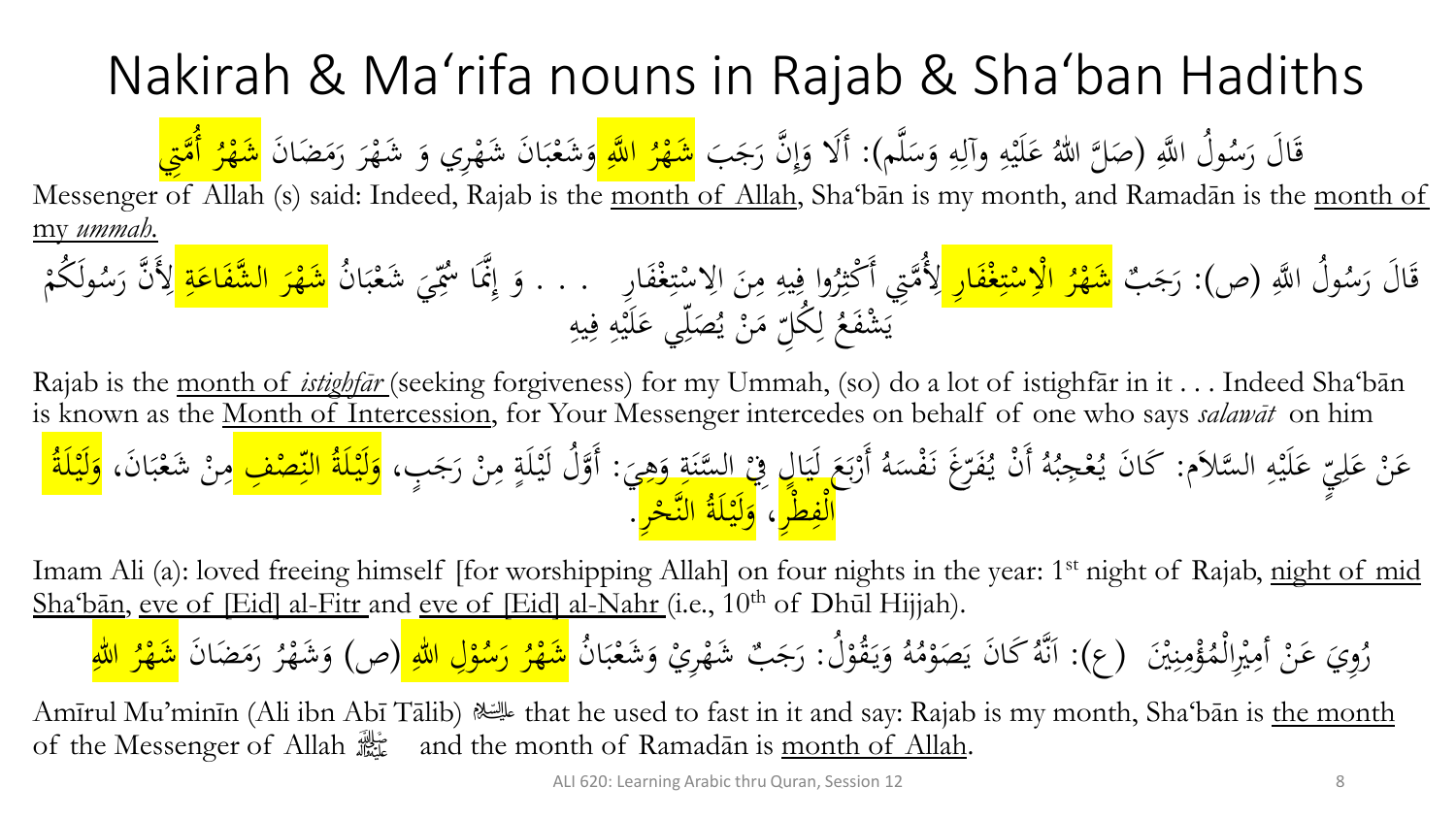## Lesson 11: al-sifah wal-mawsuf

A noun in a sentence is known as **mawsūf**, i.e., a person or a thing which is being described. The adjective in that sentence which describes the noun is knows as **sifah**. Today's night (1<sup>st</sup> of Rajab) is *laylatun mabarakatun* (لَيْلَةٌ مُبَارَكَةٌ) which means a blessed night. Here *laylatun* is mawsuf and .<br>.<br>. ر<br>、  $\boldsymbol{\dot{\cdot}}$ ب **ه** *mubarakatun* in sifah. Similar in a descriptive phrase مُبِيْنٌ  $\ddot{\cdot}$ بد بَيَّابٌ مُ (a manifest book), kitab is mawfsuf and  $\ddot{\lambda}$ ت mubin is sifah.

Note in a descriptive phrase the adjective follows the noun in 1)gender, 2) number, 3) being definite or indefinite and 4) I'rab (being nominative, accusative or genitive). Here are a few examples from Surat Yasin

| الْبَلَا غُ الْمُبِينُ | وَالْقُرْآنِ الْحَكِيمِ    |
|------------------------|----------------------------|
| مِّن رَّبِّ رَّحِيمِ   | عَلَى صِرَاطٍ مُّسْتَقِيمٍ |
| حبراطٌ مُّسْتَقِيمٌ    | الْعَزِيزِ الرَّحِيمِ      |
| خَصِيمٌ مُّبِينٌ       | وَأَجْرٍ كَرِيمٍ           |
| الْخَلَّاقُ الْعَلِيمُ | إمَامِ مُثْبِينِ           |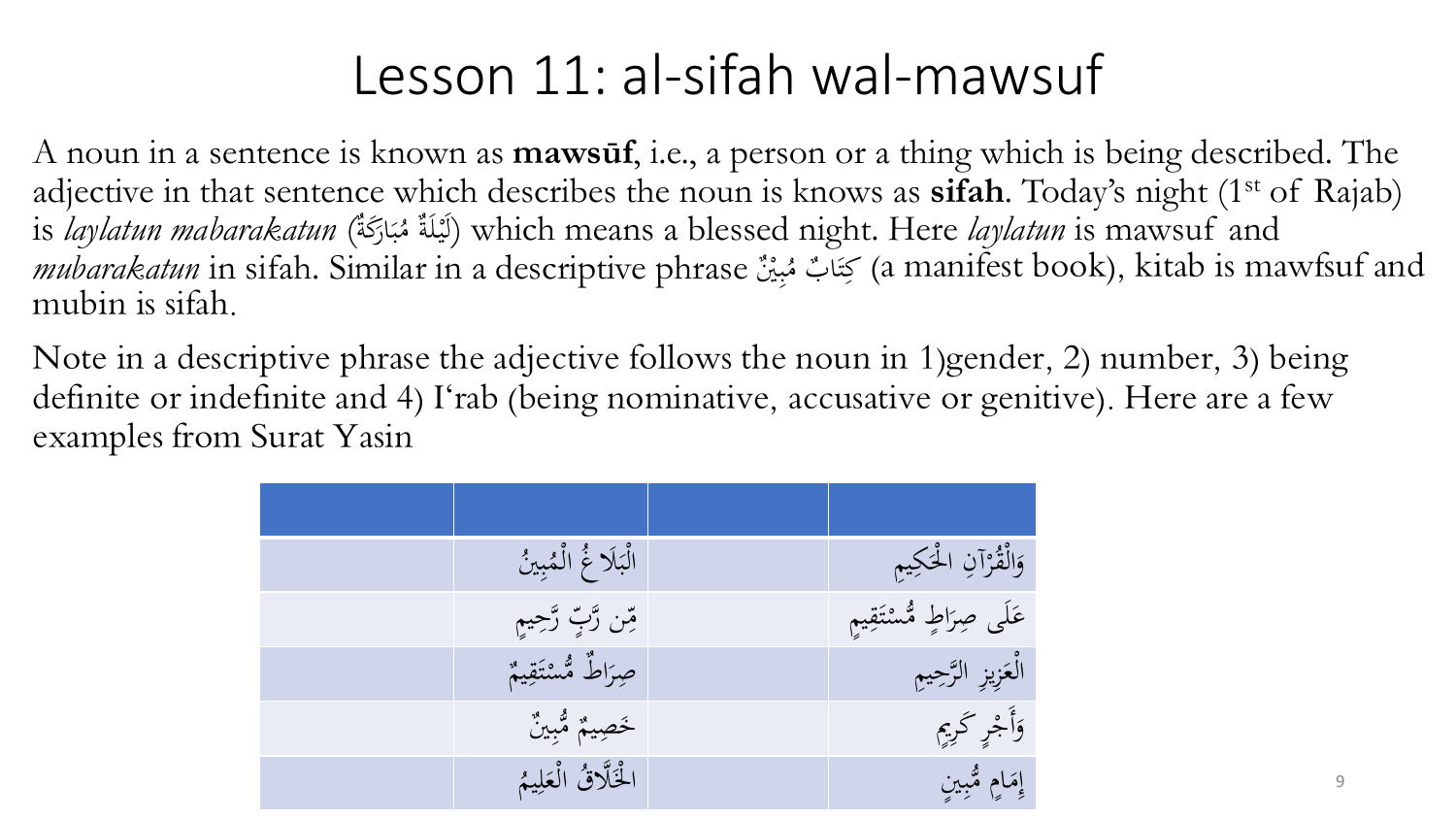## Homework on Lessons 11 & 12

1.Translate the phrases in **bold** composed of nakirah and ma'rifah nouns م ده<br>م وَقُولُوا لَهُمْ **قَوْلًا مَّعْرُوفَا** َ **ا** ر<br>ا قَوْلًا مَّعْرُوفًا \* فَلْيَتَّقُوا اللَّهَ وَلْيَقُولُوا قَوْلًا سَلِيلًاا \* تِلْكَ حُدُودُ اللَّهِ عَ جَتابَ اللهِ عَلَيْكُمْ \* لَوْ آمَنُوا بِاللَّهِ وَالْيَوْمِ الْآخِرِ **ْ ْ**  $\ddot{\cdot}$ ل<br>أ ل َ  $\epsilon$ تة<br>تذ  $\ddot{\cdot}$ **ا ي**<br>: **ْ** م ِ<br>ِن ق<br>تر **ا** م  $\ddot{\cdot}$ **ک** و<br>م  $\mathcal{A}$ م **ا آ ْ ْ ا**  $\frac{\rm Vocaluity:}{\rm v}$ قُوْل  $=$  words; حَدُوْد ,honorable = سَدِيْد = upright = هَذُوْد  $=$  limits/bounds و<br>۔ ر<br>پ

2.Identify the descriptive phrases by underlying them, and then highlight the adjectives. For e.g., **ائ** نَارًا خَالِدًا فِيهَ ِ ل<br>ا ِ<br>ل .<br>م ر<br>ا ہ<br>ا .<br>نْـرِخِلْهُ م ل<br>ا ُ ُ و<br>يو ه ود ُ د  $\ddot{\phantom{0}}$ ُ وَيَتَعَدَّ حُ **گ**ر  $\ddot{\lambda}$ يا<br>. َ ُ ولَه ُ وَمَن يَعْصِ اللَّهَ وَرَسُّه  $\frac{1}{2}$ َ  $\epsilon$ م يہ<br>.  $\mathcal{L}$ ہ<br>ر ا وَلَهُ عَذَابٌ َ عَذَابٌ <mark>مُّهِينٌ</mark> 4:14 <u>ء</u><br>– م ُمْ إِلَىٰ أَمْوَالِكُمْ<br>مَ ِ َ م<br>.  $\int$ إ م<br>م وَلَا ۖ تَأْكُلُوا أَمْوَالَهُمْ إِلَىٰ أَمْوَالِكُمْ ۚ وَ إِنَّهُ كَانَ حُوبًا كَبِيرًا<br>يَدْ عَمَّا بِرَاءَ إِنَّهُ وَإِرْبَعَ الْجَمَعَةِ وَإِنْ الْمَدَى وَ 1 َ م<br>. أ ت<br>. َ  $\overline{\phantom{a}}$ ب<br>ب ہُ کَانَ مُح<br>مِرَى مِلَّا إِنَّهُ كَانَ حُوبًا كَبِيرًا  $4{:}2$  ، وَمَن يُطِعِ اللَّهَ وَرَسُولَهُ يُدْخِلْهُ جَنَّاتٍ بر<br>ز  $\frac{1}{2}$ ىن<br>م پر<br>ع ہ<br>ء .<br>نْدْخِلْهُ م ل<br>ا مُولَهُ يُر<br>ُسَ أَمَر و<br>به ِ<br>طِعِ اللَّهَ وَرَسُّهُ ر<br>ر و<br>ه  $\frac{2}{3}$ يا<br>. ، وَمَن يُطِعِ اللَّهَ وَرَسُولَهُ يُدْخِلْهُ جَنَّاتٍ تَجْرِي مِن تَحْتِهَا الْأَنْهَارُ خَالِدِينَ<br>يُوَي مِنْ أَيْرَاءَ عَنْ يَاءً عَنْ اللَّهَ عَنَ اللَّهَ عَنْ اللَّهُ عَلَى الْأَنْهَارُ خَالِدِينَ م<br>, و<br>ال ِ<br>ل .<br>م ے<br>ح <u>بر</u> **تنبات**  $\mathbf{A}$  $\ddot{\phantom{0}}$ ِ فِيهَا ۚ وَذَٰلِكَ الْفَوْزُ الْعَظِيمُ 4:13 ، وَلَا الَّذِينَ يَمُوتُونَ وَهُمْ كُفَّارٌ ۚ أُولَٰئِكَ أَعْتَدْنَا لَهُمْ عَذَابًا أَلِيمًا ﴾: 18 ، وَعَاشِرُوهُنَّ<br>بِأَنْ وَفَيْ بِالْقَوْزُ الْعَظِيمُ 4:13 ، وَلا الَّذِين ىم<br>، ِ مَ 21:5 ، وَلاَ اللَّهِ بِنَ يَمُوتُولُ وَهُمْ كَفَارٌ ﴾ اولئِكَ اعتَكْنَا هُمْ عَكَابًا اليمَا ۖ 10 : 10 ، وَعَاشِرُوه<br>يُسَمَّى مَا أَنْ يَحْرِمُوا حَوْيًا بِرَوْيَا بِهُوَ يَنْ وَعَاشَ قَالَ 10 ، سِيَوْنَ عَوْمٍ مِنْ ال م ه<br>ر م ؚ ل ا<br>•<br>• َ م و<br>ه  $\frac{1}{1}$ ِّبِ و<br>ڊ ے<br>پ م  $\frac{1}{2}$ ،<br>مر <sup>ٔ</sup>ٰ أ م<br>∶∶ ِ<br>ل ب<br>ہ **ء** م ى<br>. َ ِف و ر<br>ِ بِالْمَعْرُوفِ ۚ أَ فَإِن كَرِهْنُهُوهُنَّ فَعَسَىٰ أَن تَكْرَهُوا شَيْئًا وَيَجْعَلَٰ اللَّهُ<br>يَهُ يَهْتَمَ وَيَهَ لَّهُمْ يَسْمَلَهُ وَاللَّهُ إِنَّ إِنَّ إِنَّ لَهُمْ إِن وَّصَرِ إِن يَهْدَى إِن اللَّهُ م ە<br>. م i<br>S ِ<br>ِ م<br>م ہ<br>، ء<br>م ∕<br>مح م<br>مہ ه<br>ا وهُنَّ فَعَسَىٰ أَن تَكَرَهُ<br>ئَكْفَرْ وَالْمُسْكَمَّةِ وَالْمُسْكَمَّةِ ر<br>( ت<br>ر ا<br>ا  $\overline{a}$ م<br>ُ∴ فَإِن كَرِهْتُمُوهُنَّ فَعَسَىٰ أَن تَكْرَهُوا شَيْئًا وَيَجْعَلُ اللَّهُ فِيهِ خَيْرًا كَثِيرًا (4:19 ، وَكَيْفَ تَأْخُذُونَهُ وَقَدْ أَفْضَىٰ بَعْ<br>مَحْمَدَ سَيَئِينَ إِيهَا 101 مسرد وَصَوْرِي وَسَيْبِ مِنْ مَقْرَبِ وَوَ و<br>ته م<br>.. ف<br>أ ر (<br>ر<br>.  $\ddot{\ddot{\cdot}}$ ا  $\overline{ }$ م ِ م ب<br>< ا<br>ا ف<br>م ہ<br>ج مُذُونَهُ<br>وه ، وَكَيْفَ تَأْخُذُونَهُ وَقَدْ أَفْضَىٰ بَعْضُكُمْ إِلَىٰ<br>مستدرجہ وہ ویکھ وہ ویکھ اور ا م ت<br>ت و<br>.  $\int$ إ م يثَاقًا غَلِيظًا<br>• <u>|</u>  $\overline{1}$ <u>ق</u> شہ<br>م ِس<br>م بَعْض وَأَخَذْنَ مِنكُم مِّيثَاقًا غَلِيظًا  $21$ :4 ، إِن بِخْتَنِبُوا كَبَائِرَ مَا تُنْهَوْنَ عَنْهُ نُكَفِّرْ عَ<br>عَصَمَّى الْكَبَانِ مِنكُمْ مِّيتَاقًا غَلِيظًا لَم  $\ddot{\cdot}$ ِر<br>ِم .<br>.<br>. خ<br>أ≀ و<br>، .<br>ب م ب<br>. **ک** م بر<br>ِهِ بر<br>ز وا كَبَائِرَ مَا تُنْهَوْنَ عَنْهُ .<br>م  $\ddot{\cdot}$ **ک** م َ .<br>م  $\mathcal{L}$ ر<br>. ۔<br>بہ  $\ddot{\cdot}$ َّ بِّكْتَنِبُواْ كَبَائِرَ مَا تُنْهَوْنَ عَنْهُ نُكَفِّرْ عَنكُمْ سَيِّئَاتِكُمْ وَنُدْخِلْكُم مُّدْخَلًا كَ و<br>بر  $\ddot{\cdot}$  $\frac{1}{2}$  $\ddot{\lambda}$ بز .<br>أ .<br>م م بر<br>ز َ م ِ<br>ِن عر<br>م ر<br>محم سا<br>منا  $\frac{1}{2}$ يا<br>بر  $\overline{a}$ كُمْ سَيِّئَاتِكُمْ وَنُدْخِلْكُم مُّدْخَلًا كَرِيمًا 4:31 ، م  $\ddot{\cdot}$  $\overline{\phantom{0}}$ وَأَعْتَدْنَا لِلْكَافِرِينَ عَذَابًا مُّهِينًا  $37$ 37:  $\ddot{\lambda}$ ب<br>. **ء**  $\ddot{\phantom{0}}$ ِ م ِ<br>ل ل .<br>نا بز م َ

You may refer to the above verses in any translation of the Holy Quran to get an idea on how the descriptive phrases contained in those verses.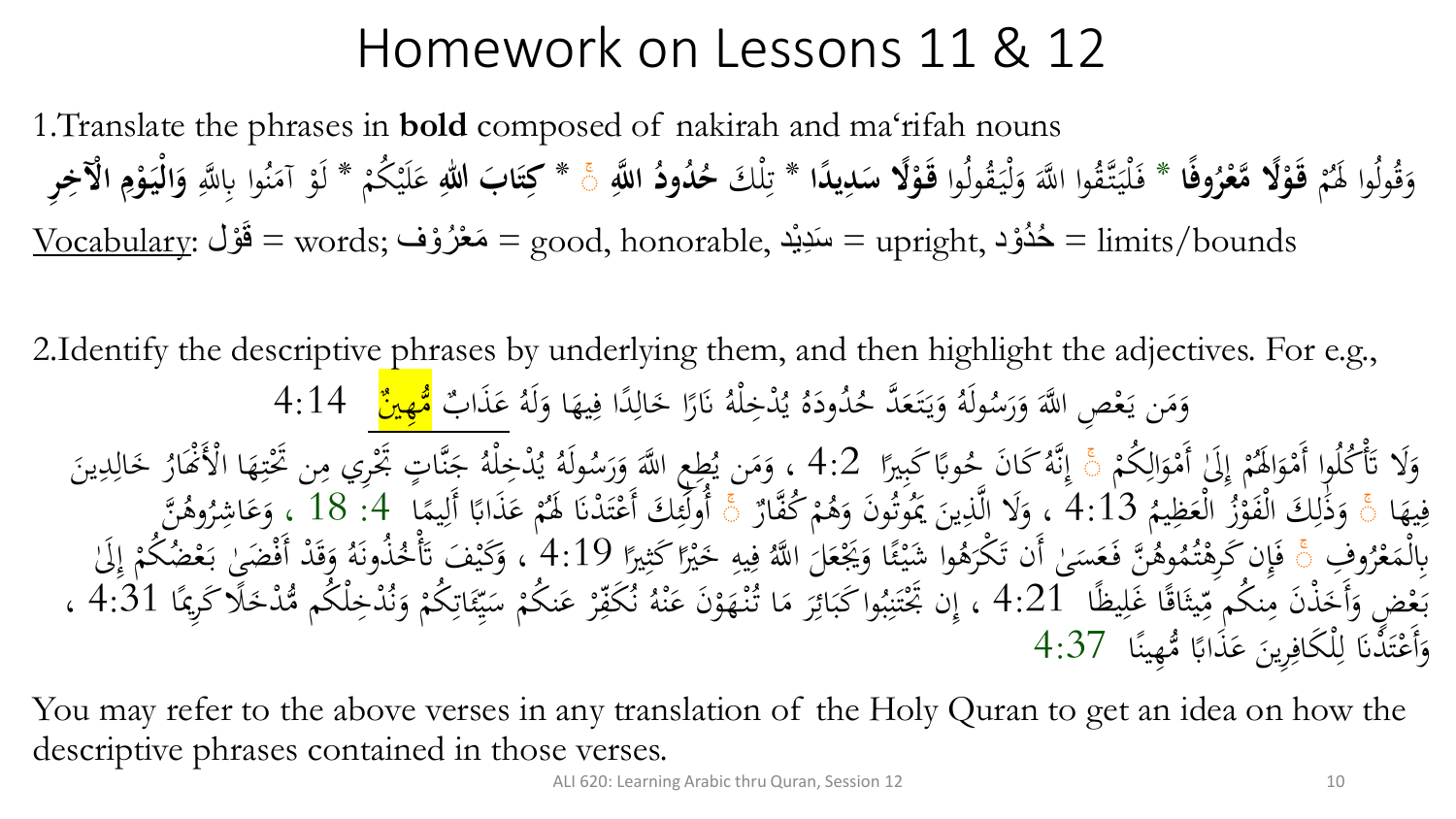## The texts for the course

Level 1 lessons & text at https://academyofislam.com/ali-607/

| <b>Ali Quli Qarai</b>                                                                | <b>Hafiza Iffat Hasan</b> | <b>AbdulWahid</b><br><b>Hamid</b>   |
|--------------------------------------------------------------------------------------|---------------------------|-------------------------------------|
| The Qur'an: with $a \mid$ Qur'anic<br>phrase-by-phrase<br><b>English translation</b> | Language Made<br>Easy     | <b>Access to Qur'anic</b><br>Arabic |